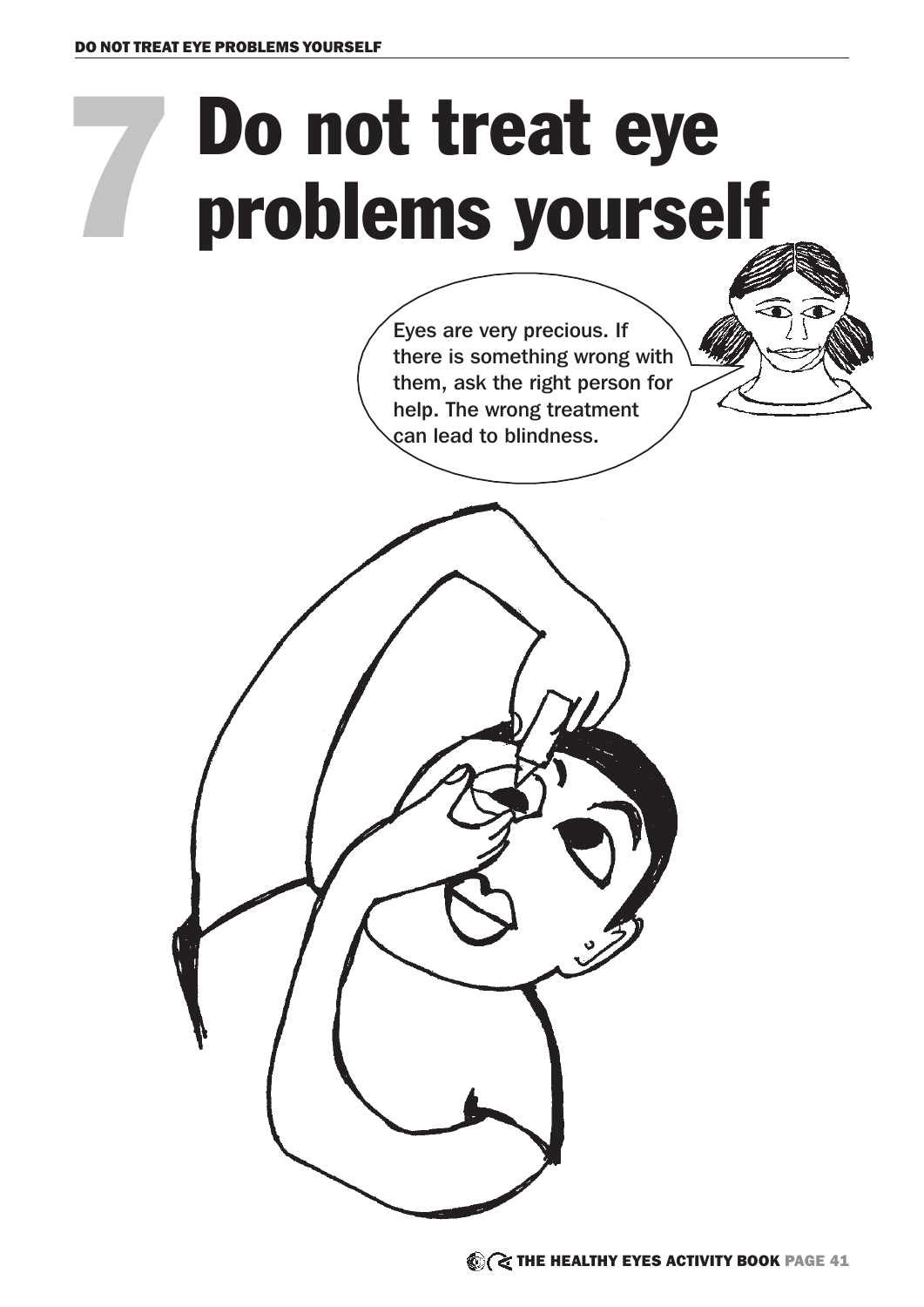

when Atinga was about five years old his mother was preparing supper and she told him to fan the fire. When the boy was fanning the fire, a piece of charcoal jumped into his eye. He rubbed his eye with his hand. The mother was worried and sent for his father. The father took him to a man who used herbs on his eyes. This made Atinga's eyes become swollen and finally he became blind.

Hamuka's mother is now blind. Hamuka told us that her mother had been blind ever since Hamuka was a child. It started when she had sore eyes. Her grandmother suggested using a baby's urine as eye drops. She did this. One night, Hamuka's mother felt a sharp pain in her eyes. She went to the hospital the next day. When she saw the nurse, she was told that the eyes will not be able to see again. Hamuka's mother said, "but it was only the urine of a baby!" From that time she has to be led to any place she wants to go because she cannot see anymore.



*Why did Atinga become blind?*   $550N$  Why did Hamuka's mother become blind? Class Discussion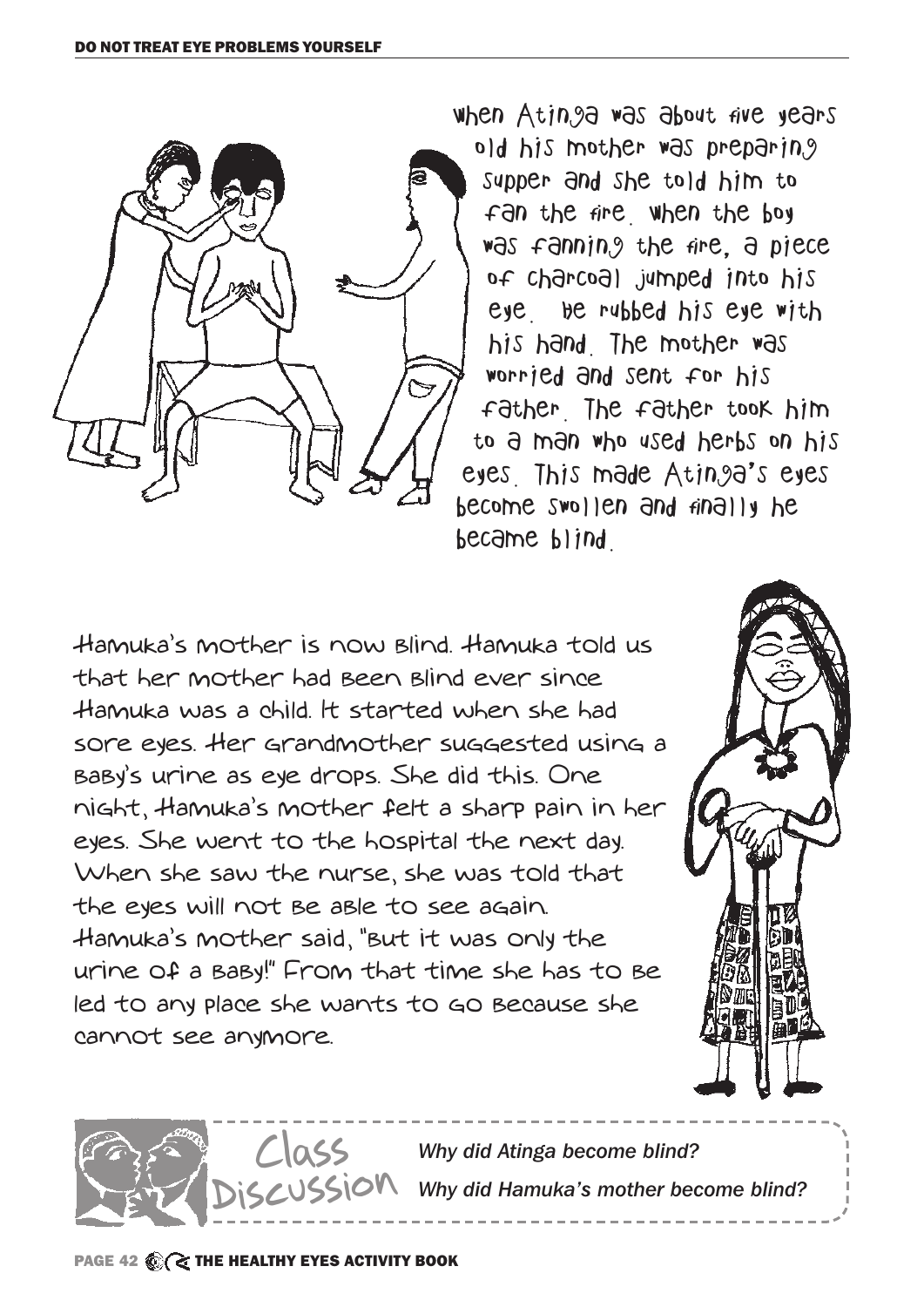